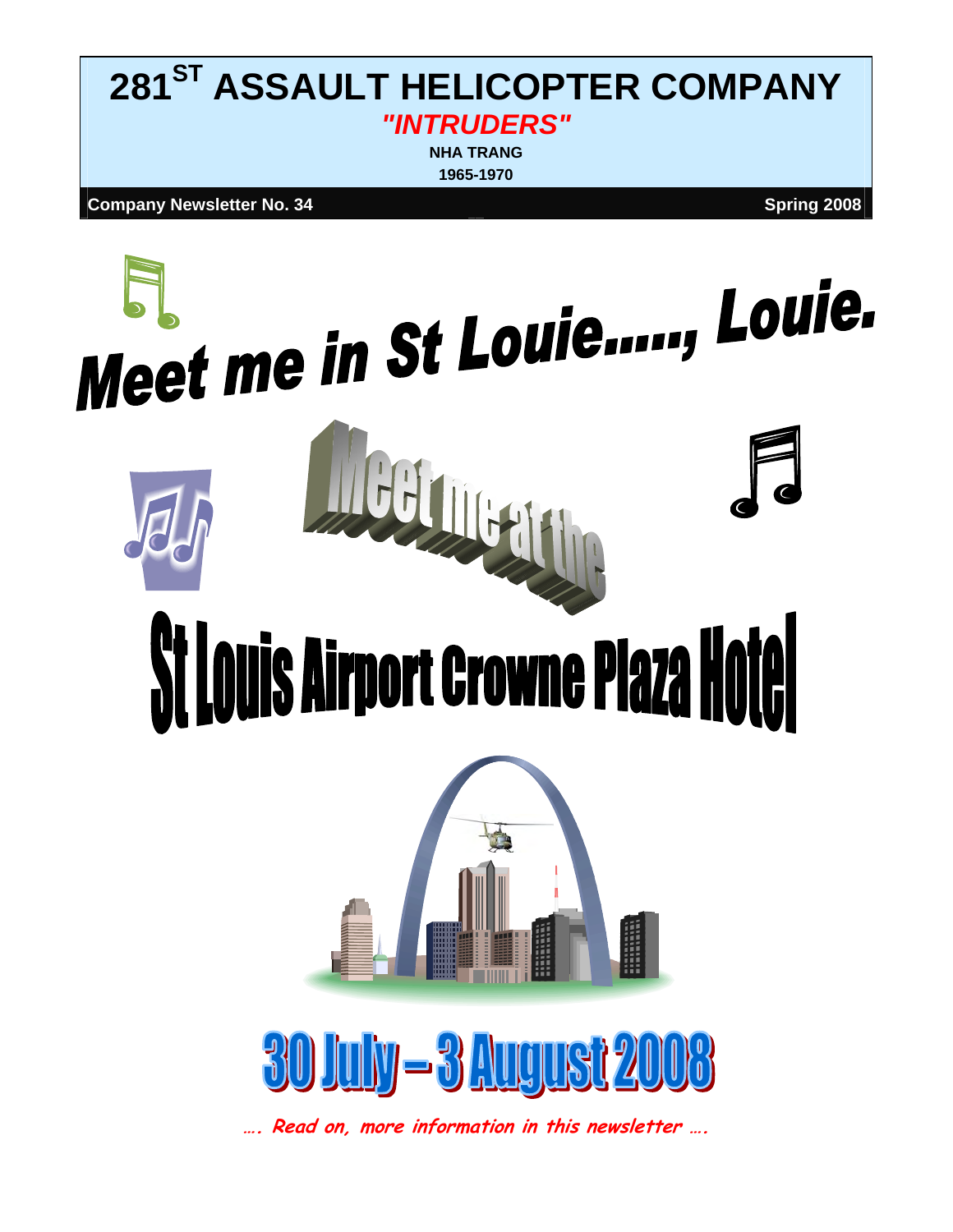### *The Prez says…..*

**D** eunion Chairman Frank Little assembled Reunion Chairman Frank Little assembled<br>
R the Reunion Committee in St. Louis leap<br>
See you in St Louis year day and the organized Intruder effort was very productive. State Coordinators have been asked to help keep the lines of communication open and the Commo Committee has done a good job and will keep the web site up to date with the latest news.

 The EB has regrettably accepted the resignation of Fred Lewis, Sr. Member @ Lg., for personal reasons. Fred will be missed by all this year! Paul Maledy has volunteered to handle the Hospitality Room. In accordance to the By Laws Ken Smith, Jr. Member @ Lg. has moved to fill the unexpired term. Frank Becker has accepted the EB appointment to Jr. Member @ Lg. Frank is recovering well from surgery to remove a large non malignant tumor.

 You will find an update in this news letter on our Scholarship Fund and many thanks to Tim Schaffer for initiating the scholarship nonprofit corporation on behalf of the 281st AHC and his business partner Jack Mayhew. This is for any former member of the 281st AHC, Family or Heirs. The Scholarship Corporation is independent from the Association but its Board of Directors consists of former 281st AHC members and family. No current Association Officers or EB members are on the Scholarship Board in compliance with IRS guidelines. Our EB has approved and welcomed the Scholarship Board to use our newsletter, Net Groups, Web and Reunion to promote their purpose.

 I now ask that you schedule your time to come to the Reunion and please (as they say in Alabama) "contact your Buddies" to insure they are attending as well.

 Brian Paine has been appointed as Treasure of the Special Operations Association, congratulations to B P. Our Membership Chairman Gary has continued to find new members, recently Jim Kerns in Taylor Mill, Ky. WELCOME Jim and Elaine, looking forward to seeing you in St. Louis. Also thanks to you the members who have updated your dues and several who have joined the ranks of our Life Members. This enables us to keep your Association moving forward and serving the Members!

Jay Hays President

# *From the VP & Reunion Chairman…*

Vour Reunion Committee consisting of Your Reunion Committee consisting of<br>
Michay Hayes, Fred Mentzer, Don Torrini, Fred Beck, & Paul Malady meet recently in St Louis to plan our Reunion for 2008. Frank Becker just had surgery and spoke with us by phone.

We have decided to use "R & R Hong Kong" as our theme for Friday night's theme. If you liked "R & R Hawaii" last year, you will love this one.

We have two "info sessions" addressing PTSD and ID Theft planned. A guest speaker for Saturday night's banquet will be of great interest to all. (Name to be announced later)

Also, we have invited former members of Barc Boyd's old unit, the  $8<sup>th</sup>$  Trans Co (later the  $117<sup>th</sup>$  AHC), to attend.

Please contact your old buddies from the  $281<sup>st</sup>$  and ask them to make their plans to attend.

My personal thanks to all the Reunion Committee members that work very hard and at their own expense to plan this reunion.

I look forward to seeing each of you in St Louis.

> Frank W. Little VP & Reunion Chairman Rat Pack CE 1/67 – 1/68

# *The Bean Counter speaks….*

ust a short note to remind the members that  $\int$  ust a short note to remind the members that<br>the association is a tax exempt organization and that your dues and donations are tax deductible for your federal income taxes and presumably deductible for state income taxes. Check with your state or tax advisor regarding the latter.

We are allowed a tax exempt status under section 501(c)(19) of the Internal Revenue Code. Beside allowing our members to claim tax deductions for dues and donations, our income from the reunion and memorabilia sale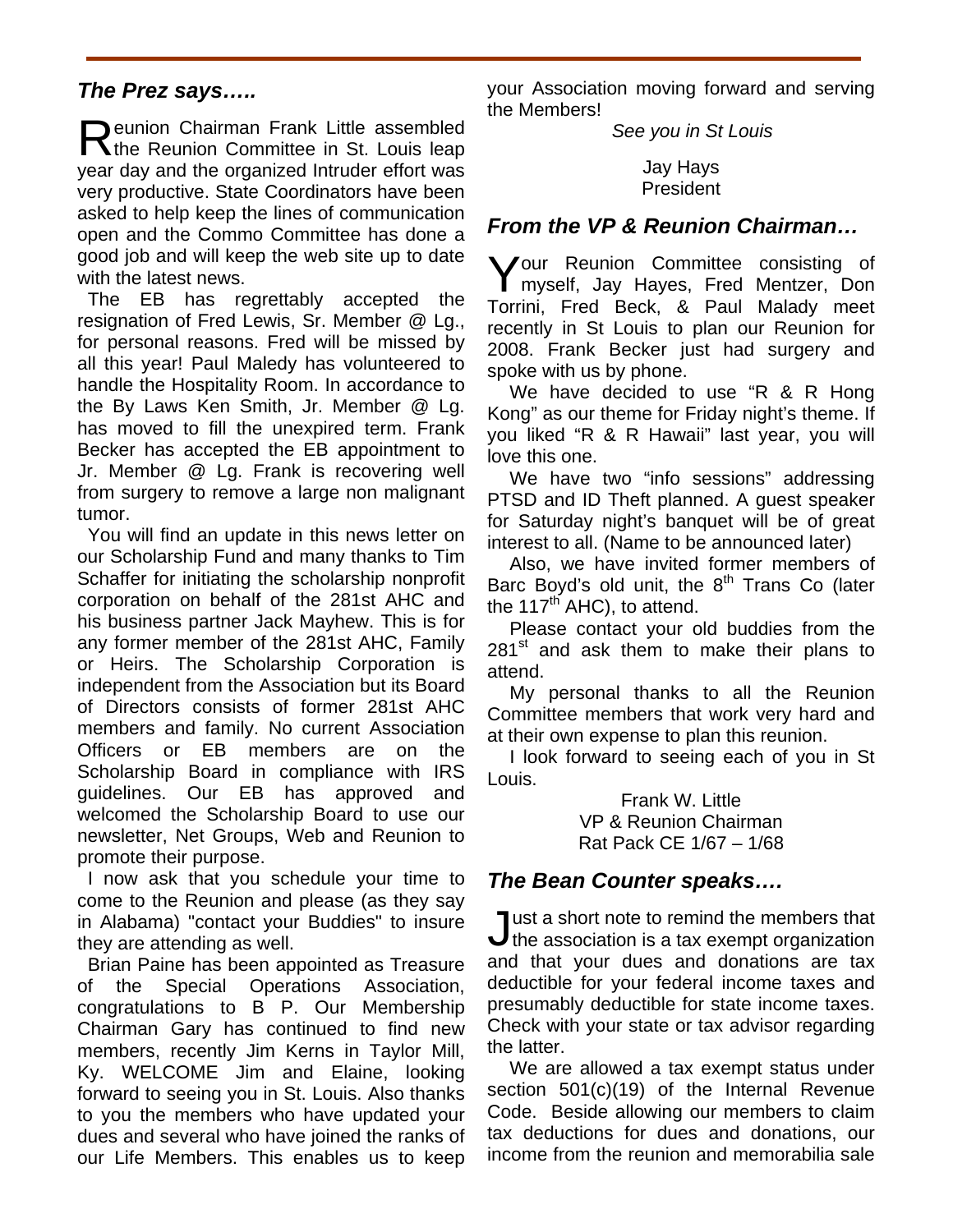are tax exempt. Since our gross receipts are under \$25,000 we only have to file a yearly "epostcard" to the IRS. If we would be fortunate in the future to exceed that threshold it gets a little more complicated.

> Jerry "Fred" Beck **Treasurer**

# *The Chaplains Corner*

### **'GOD AND THE SPIDER'**

uring World War II, a US marine was **D**uring World War II, a US marine was<br>separated from his unit on a Pacific island. Scrambling for cover, he found his way up a high ridge to several small caves in the rock. Although safe for the moment, he realized that the enemy soldiers would quickly search all the caves and he would be killed.

As he waited, he prayed, "Lord, if it be your will, please protect me. Whatever your will though, I love you and trust you. Amen."

After praying, he lay quietly listening to the enemy begin to draw close. He thought, "Well, I guess the Lord isn't going to help me out of this one." Then he saw a spider begin to build a web over the front of his cave.

As he watched, listening to the enemy searching for him all the while, the spider layered strand after strand of web across the opening of the cave.

"Hah, he thought, "What I need is a brick wall and the Lord has sent me a spider web. God does have a sense of humor."

As the enemy drew closer he watched from the darkness of his hideout and could see them searching one cave after another. As they came to his, he got ready to make his last stand. To his amazement, however, after glancing in the direction of his cave, they moved on. Suddenly, he realized that with the spider web over the entrance, his cave looked as if no one had entered for quite a while.

"Lord, forgive me," prayed the young man. "I had forgotten that in you a spider's web is stronger than a brick wall."

We all face times of great trouble. When we do, it is so easy to forget the victories that God would work in our lives. Remember, whatever is happening in your life, in God, a mere spider's web becomes a brick wall of protection.

Norm Kaufman

Chaplain

**† John T Stevens †** 



*Wolf Pack Pilot 1967-68*  Passed away 19 December 2007 **"***Rest in Peace, Brother* **"**

**†**

# *From the Junior Member@Large*

Hello from the newest member of the EB. I want to thank the pres. and the rest of the EB for the appoint to fill out the rest of this year as the Junior member @ large. Also let me report at this time I came through colon surgery on Feb 18 with very few complications, and the best news was that there was no cancer. Thanks for all the prayers, calls, cards and thoughts. It is great to have a group of friends from a point in time a few years back when the going gets tough. Looks like by the time you read this I should be back on the tractor into spring planting.

I am told that the main job of JM@L is to run the election of officers each year. When I ask who we were to elect at the 2008 meeting in St. Louis that was a good question. After putting that question to a few different people I was directed to our keeper of all the 281 st info. good or bad. That person being our own Gary Stagman. Took him a little time and a few strokes on his key board and he had me answer for this year and several to come. A big thank you to Gary. You saved my butt.

So here is the way it is to be in 2008, We are to elect the vice pres. They will be expected to serve for the next 3 years on the EB board as v-Pres, Pres., and past Pres. Also we are to elect a Junior Member at Large. They will be expected to serve on the EB board for next 2 years as Junior Member at Large and Senior Member at Large. Now I need names to fill the in the ballot. The way the by-laws read you will need to respond to me with your name or someones name by May 4, 2008. This can be either by e-mail or snail mail by May 4 at the address below.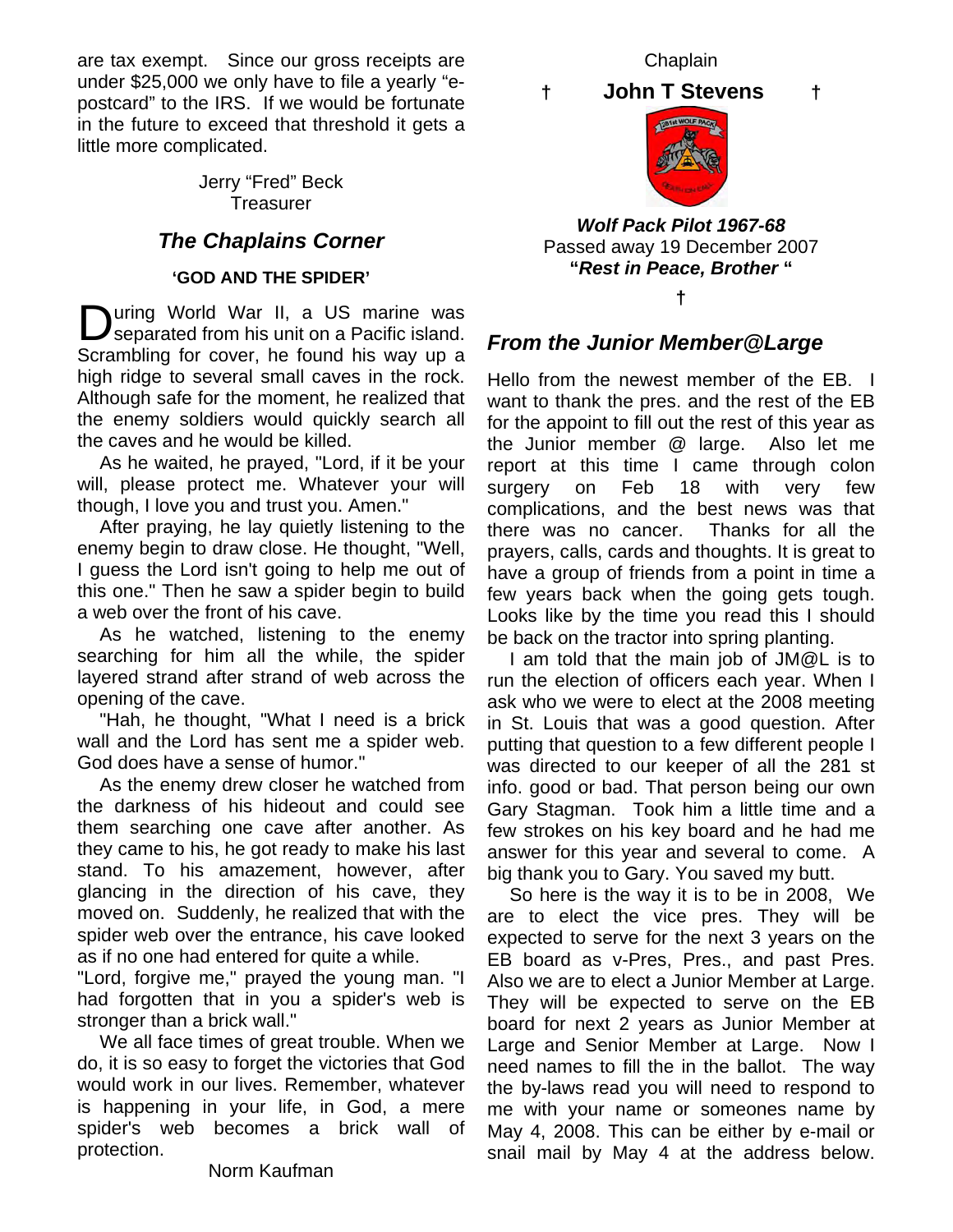When we get names for the ballot they will be e-mailed if we have a address or snail mail around June 3, 2008. These will need to be returned to me by July 3, 2008 again e-mail or U.S. mail.

Again I need names by May 4, 90 days before the annual meeting. Also a phone # so I can check if they agree to serve.

Looks like they have a great reunion planed for us in St Louie. Plan to see everyone there this summer.

> Frank Becker JM@L

## *Notes and Comments*

#### *For those who knew and flew with WO John Boyington, Wolf Pack 1970, Jack Mayhew sends the following….*

News release March 8, 2007 – L-3 Communications Integrated Systems announced today executive John E. (Ed) Boyington, Jr. will succeed Daniel A. Grafton as Vertex president and will lead the company from its Mississippi facility. Boyington joined L-3 Communications in September 2003 from the U.S. Navy. In August 2003 Boyington completed 33 years of military service with the rank of Rear Admiral. His last assignment was Chief of Naval Air Training and Commander of Navy Region South.

#### *Here's a snippet off the HQ Net. Dennis Crowe, Bandit 23 1968-69, surfaces in an email exchange with Jim "Mom" Torbert…*

Yo, MOM! I'm still alive and well down here in UCLA -- that's the Upper Corner of Lower Alabama. I'm semi-ambulatory after a knee replacement.

Helen and I are going over to Camp Shelby later this week, to observe a ceremony/send off for the 39th Inf Bde. My daughter, SSG Molly Crowe is assigned to that Bde and they are deploying to Baghdad. Her unit has drawn the embassy for guard duty. WE are sure hoping that all turns out OK with her outfit.

My son, SFC Dennis Crowe II, is a part of a mobile training team that is going to Kabul to train the presidential security battalion there.

My nephew, GySgt John Hermann is in SW Afghanistan right now. He is with a Special Forces Team there. He got a Taliban marksmanship medal last week when he go hit with a piece of shrapnel from an RPG round. He is OK and has returned to duty already. So, you can imagine that we are praying a lot for these kids.

Later -- Dennis/ Bandit 23

#### *How about another of our vets "still at it" so to speak. Les White, Bandit 28 1968-69, sends from Kuwait. I doubt that Les will require much R&R to recover from the stress of combat…* **:= )**

To: Jack Mayhew 03-08-2008 Hello Jack!

I got your invitation to the 281st Reunion being held in St. Louis next month. Boy I wish I could be there! It's been a while since I was able to attend but it will be a while longer I'm afraid. I still fly the "Unfriendly Skies" almost everyday for a living. As a matter of fact, I've been an active pilot for 40 years now. I've seen a lot of during those years and had many memorable experiences but none of them compare to my experience and memories with the 281st. 1968 and 1969 still seem like yesterday. It's amazing the bond and camaraderie that we all share from that time together in the un-friendliest of places. We are all getting a little long in the tooth now but the fire and spirit are still with us. I'm sure each and everyone of us would gladly do it all over again given the chance.

I gave up the U S Army in 1971 to join the civilian pilot ranks as you probably know and started flying for a little company called PHI. At one time there were only two helicopter operators larger than PHI, the United States Army and the Russian Air Force. Today things are a little different. PHI has downsized and there are a lot of operators around the world that have large fleets. I resigned from PHI and have found myself sort of back in the military.

I now fly the Amir of Kuwait, the Royal Family, Ministers and other visiting dignitaries. Another pilot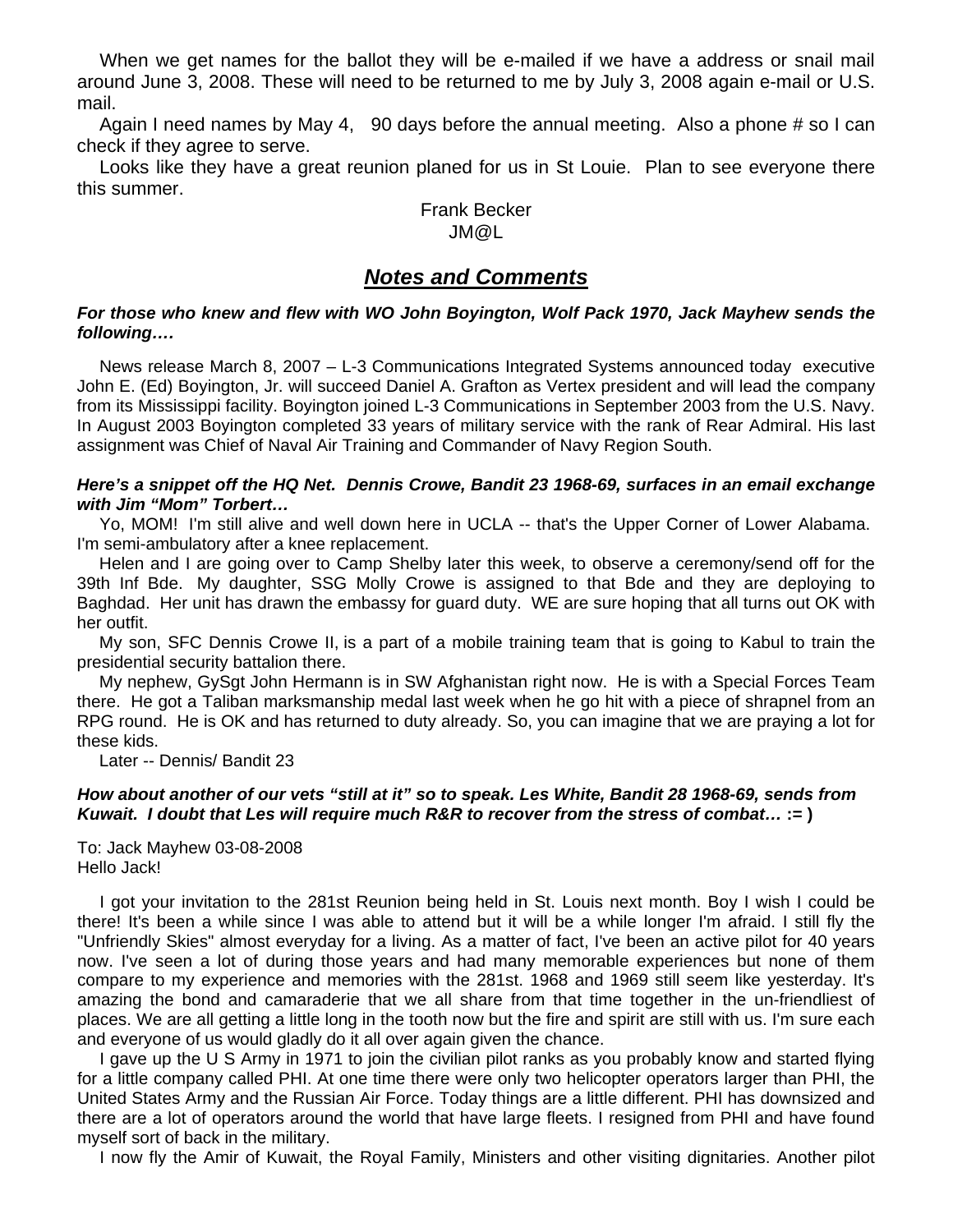friend also resigned from PHI and we both came to Kuwait together. We fly for the Kuwait Air Force assigned to Squadron 91, the Amir Squadron. We fly Sikorsky S92's and they are terrific. We take delivery next month on another one that cost a little over \$40 million. It has it all. I'm told it is the most expensive S92 to date. Can't wait to strap it on. We've been to many Middle Eastern countries and have deployed to Mongolia and Morocco in support of the Amir. I guess you could say we fly "Kuwait Air Force One". The Amir also has a Boeing 747 at his pleasure to take him on longer trips. We instruct Kuwait Air Force pilots in the S92 when we are not flying VIP's. It's been a good ride so far and I look forward to many more.

Anyway, that's my present situation and the reason I can't be there to join in the celebration and good cheer. I hope everyone enjoys the time together and I look forward to catching one of the reunions in the future.

As you know, alcohol is forbidden in the Muslim world. I get an occasional invite to the US Embassy where you can have a few but it has to be kept quite. So, Have One For Me! A Toast to the 281st from Kuwait!

My best to all,

Leslie White Bandit 29 1968-1969 leswhite3@cox.net



#### *As many are aware, and others not, the 281st Memorial Scholarship Fund has been established. Following is the initial report by Jack Mayhew on the formation of the fund. Also contained in this newsletter is the formal document concerning the fund.*

The 281st Memorial Scholarship is up and running! The Board of Directors met in Long Beach, CA on Saturday, January19th, and with minor changes formally set the program into action. Manny thanks to Buck Sorem for hosting the meeting, providing transportation, tour info and guidance throughout the meeting that keep us on track. We especially wish to thanks his lovely wife Ilona, who opened their home to us and feed the troops in a manner that was truly exceptional. Attending the meeting was the Co-Chairman, Marshall Hawkins, Board members: Joe Bilitzke, Dr. Karen Heintz-Forcht, Charlie Frediricy, Jim (Mom) Torbert, Brian Paine CPA and yours truly as the scribe.

The board solved all the outstanding issues and set the program in motion for 2008. To date we have 7 request for information/ application forms and will now go about the process of making sure that everyone is aware of the program and that we have a plan for raising funds to support the program. In this regard it is not the board's intention to "badger" the membership for additional funds but rather to let those individuals, to include our honorary members, that have an interest in the program participate.

We would now like to ask the Executive Board (EB) to discuss the interrelationship between the Scholarship Program Board, the EB and the membership so as to insure that there are no misunderstandings in the operation methodology of the Scholarship Program as it relates to the functions of the EB and the association. Please keep in mind that both organizations are 501c organizations and as such one cannot be controlled by the other. Therefore, it is up to scholarship board and the association EB to insure that there is a smooth working understanding in place. It is the sense of the scholarship board that it will work closely and in harmony with the EB and will report its transactions, to include financial information, to the EB and the membership at the annual reunion. With the EB's approval the board will use the associations communication facilities, (newsletter & web site) to inform the membership of the program, the actions taken by the board, and the means of contributing to the program to include setting up scholarships in the name of a former Intruder. This is the time to get any questions, comments and or suggestions on the table for discussion. Since the start of this process we have worked on making sure that this will be a viable ongoing program and we now have the structure for that program in place.

To the board members that attended (at their own expense) we all say thank you. You are truly great Intruders.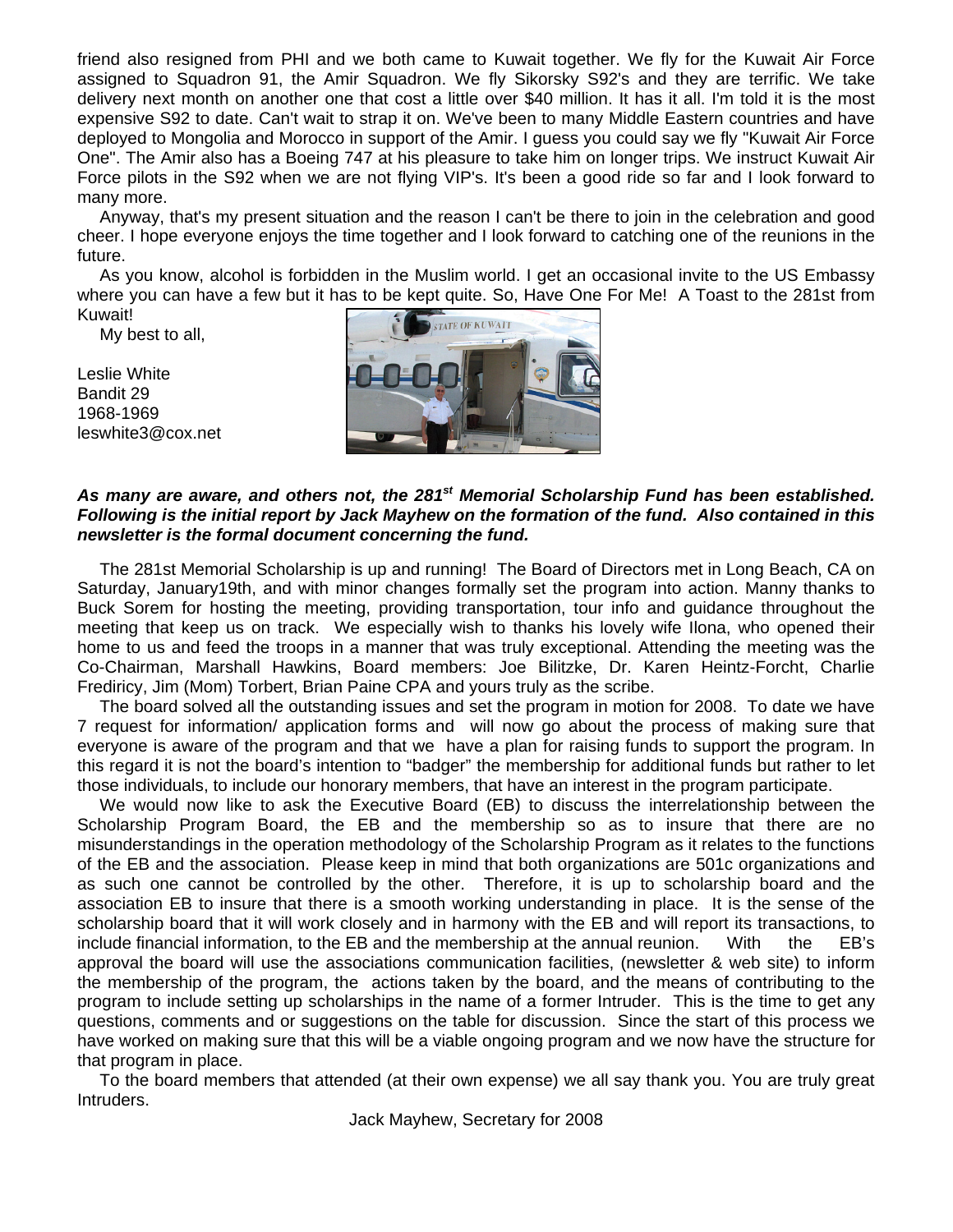#### *Hot off the press….*

From: HQ\_281AHC@yahoogroups.com [Jack mayhew] Thursday, March 20, 2008 Subject: Great News

When you read his B Troop of the 158<sup>th</sup> Cav is on their way home and as far as I know they suffered no losses. They will be released by the end of March. Thanks to all who supported these brave young men. - Jack M

### *Here are a couple of pics featuring your Reunion Committee "hard at work" this February in St. Louis…*







Fred Beck Jay Hays Fred Mentzer Frank Little Don Torrini (front left) Paul Maledy (right rear) Lunch at the Plaza with Management

#### *To conclude this Spring Newsletter, a few words from the Editor…*

First let me apologize to those members who receive the NL by snail mail. You are likely wondering why you received the Christmas edition in February! It had to do with a miscommunication between the printer and myself. Yours truly must take the blame for failing to follow up. Sorry, won't happen again.

The reunion this year will be our fourth at the St Louis Airport Plaza Hotel. The hotel again offers us excellent pricing and outstanding service. I cannot imagine a better venue or a more helpful and gracious staff anywhere! And at a price that approaches mind boggling. So break out the calendar and underline "30 July to 3 August"! Begin arranging your flight, drive or wagon train. Fill out the reunion registration form sent to you by Don Torrini and prepare to HAVE SOME FUN!!

See you in St Louis…..

Fred Mentzer – Editor

#### *"Sure the LZ is secure, I'm whispering because I have a cold. Trust me."*



# **281ST AHC ASSOCIATION, INC.**

**Historian - Bob Mitchell Reunion Committee Chairman – Frank Little**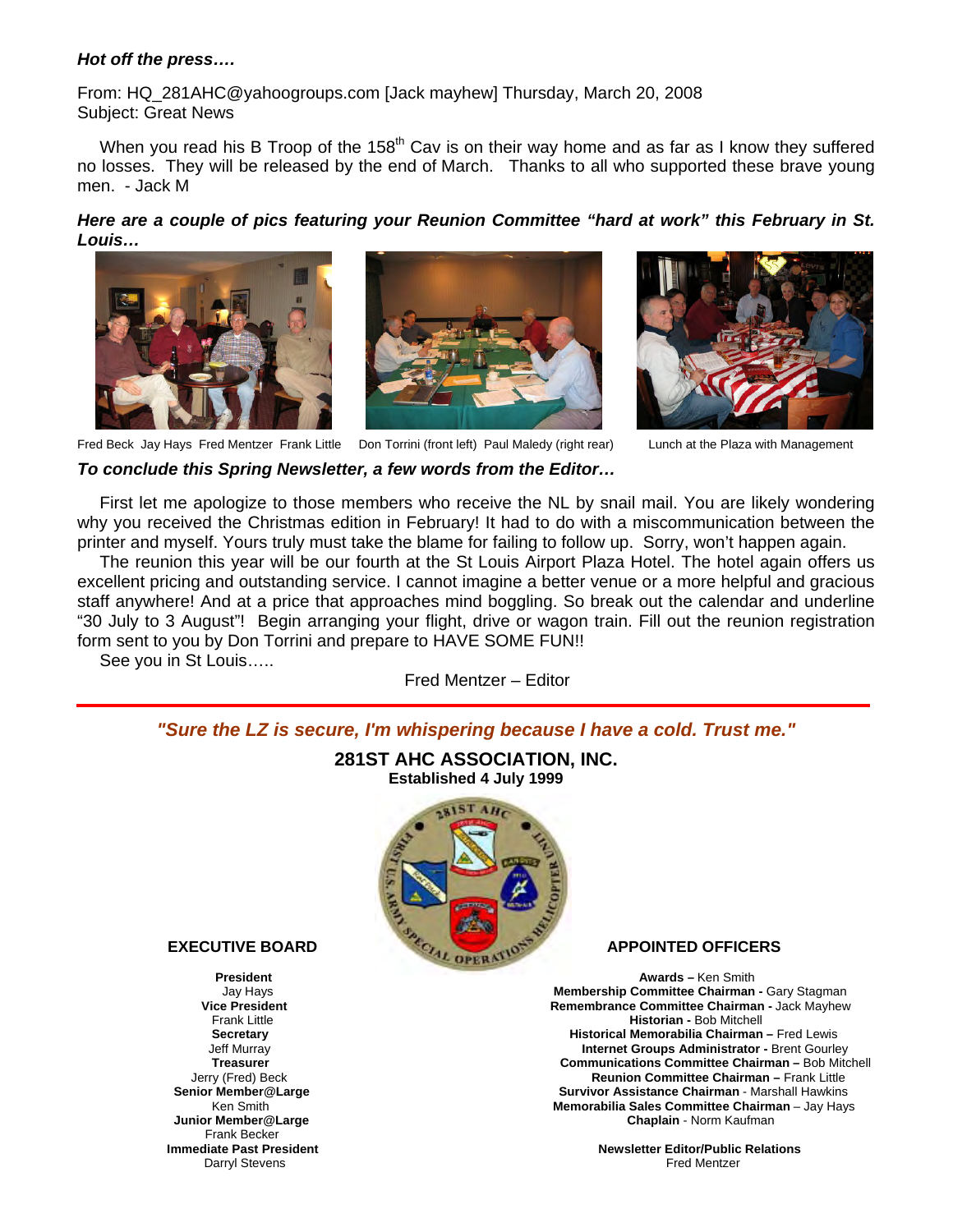

**March 7, 2008** 

**TO: All Intruders and Honorary Members** 

**Subject: Greetings** 

**Dear Intruders & Friends,** 

**The 281st AHC Association will celebrate another reunion during July 30- August 3, 2008 at the Crowne Plaza Airport Hotel, St. Louis, MO. On April 15, 2008, the Reunion Committee will be mailing the reunion announcements in the next few weeks, so watch your mail.** 

This will be our 12<sup>th</sup> reunion, and our 4<sup>th</sup> "stand alone" at St Louis since **your association was re-formed. These are great events and if you attend one I assure you that you will come back. We are all members of an unique organization and one that we can all be proud of. We have tried to carry that over into our organization by welcoming each and every member**  of the 281<sup>st</sup> without regard to rank or duty position. Our reunions are **organized and run by our members and they deserve all of our support.** 

**I am proud to be a member of the Intruder association and I must say that I have enjoyed seeing my old comrades and making new friends. So please put away any preconceived thoughts toward military reunions and give this one a shot. You will never regret it and the price is right. This is a family affair so bring the wife, kids and grandchildren.** 

**If you're not a member of the association but have access to a computer,**  please visit the 281<sup>st</sup> AHC Association Web Site, www. 281<sup>st</sup>.com. and **watch for reunion updates. See you in Saint Louis.** 

> **Don Torrini**  *Bandit Pilot 1967-68* **Reunion Committee 2008**